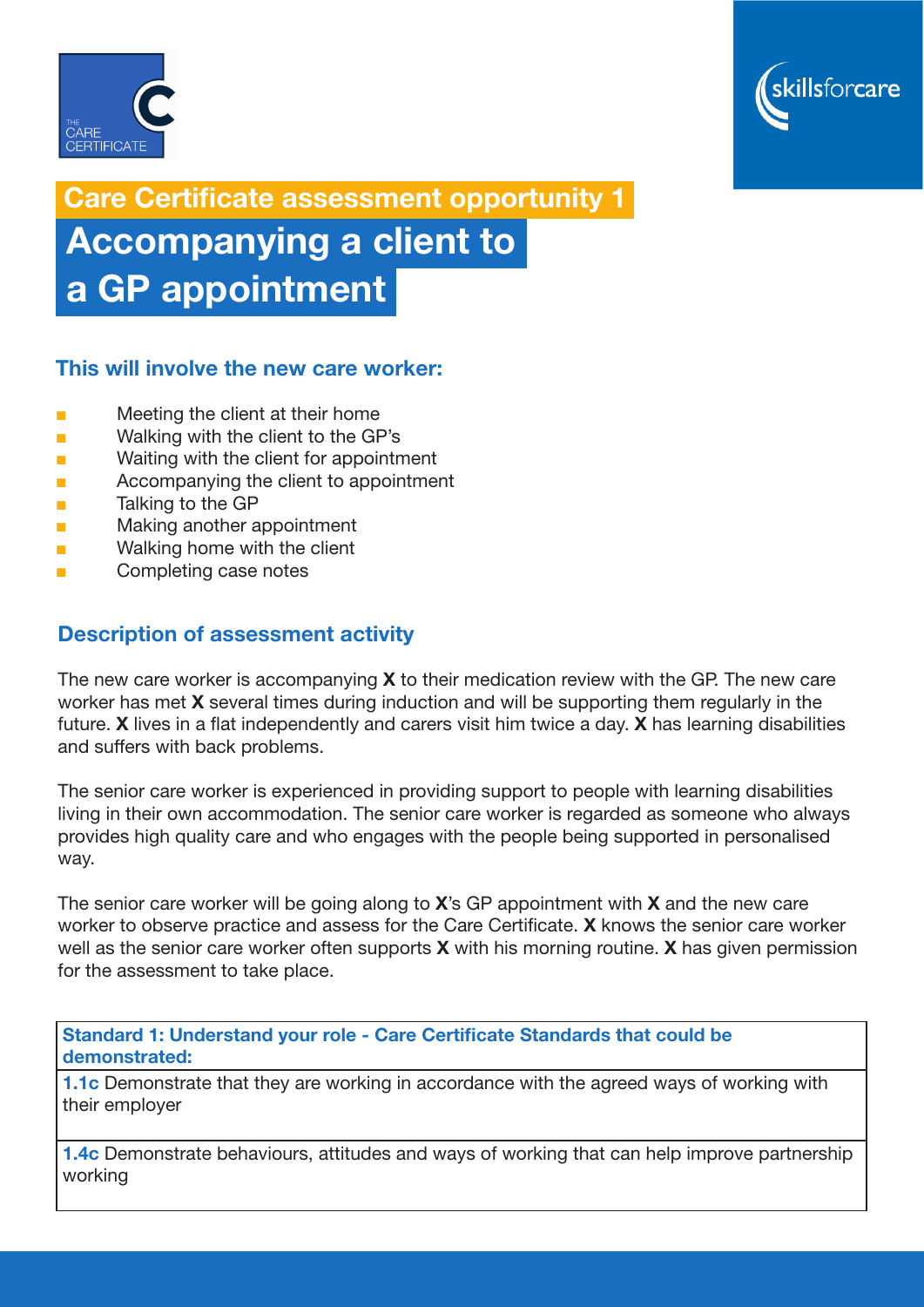Standard 4: Equality and Diversity - Care Certificate Standards that could be demonstrated:

4.2b Demonstrate interaction with individuals that respects their beliefs, culture, values and preferences

Standard 5: Work in a person centred way - Care Certificate Standards that could be demonstrated

- 5.5b Recognise the signs that an individual is in pain or discomfort. This could include: ■ Verbal reporting from the individual
- Non-verbal communication
- Changes in behaviour

5.5c Take appropriate action where there is pain or discomfort. This could include:

- Re-positioning
- Reporting to a more senior member of staff
- Giving prescribed pain relief medication
- Ensure equipment or medical devices are working properly or in the correct position e.g.

wheelchairs, prosthetics, catheter tubes

5.7a Demonstrate that their actions promote person centred values including:

- **■** Individuality
- Independence
- Privacy
- **Partnership**
- Choice
- Dianity
- Respect

Standard 6: Communication - Care Certificate Standards that could be demonstrated:

6.5a Demonstrate the use appropriate verbal and non-verbal communication:

- Verbal:
- Tone
- Volume

Non-verbal:

- Position/ proximity
- Eye contact
- Body language
- Touch
- Signs
- Symbols and pictures
- Writing
- Objects of reference
- Human and technical aids

Communication may take place:

- Face to face
- By telephone or text
- By email, internet or social networks
- By written reports or letters